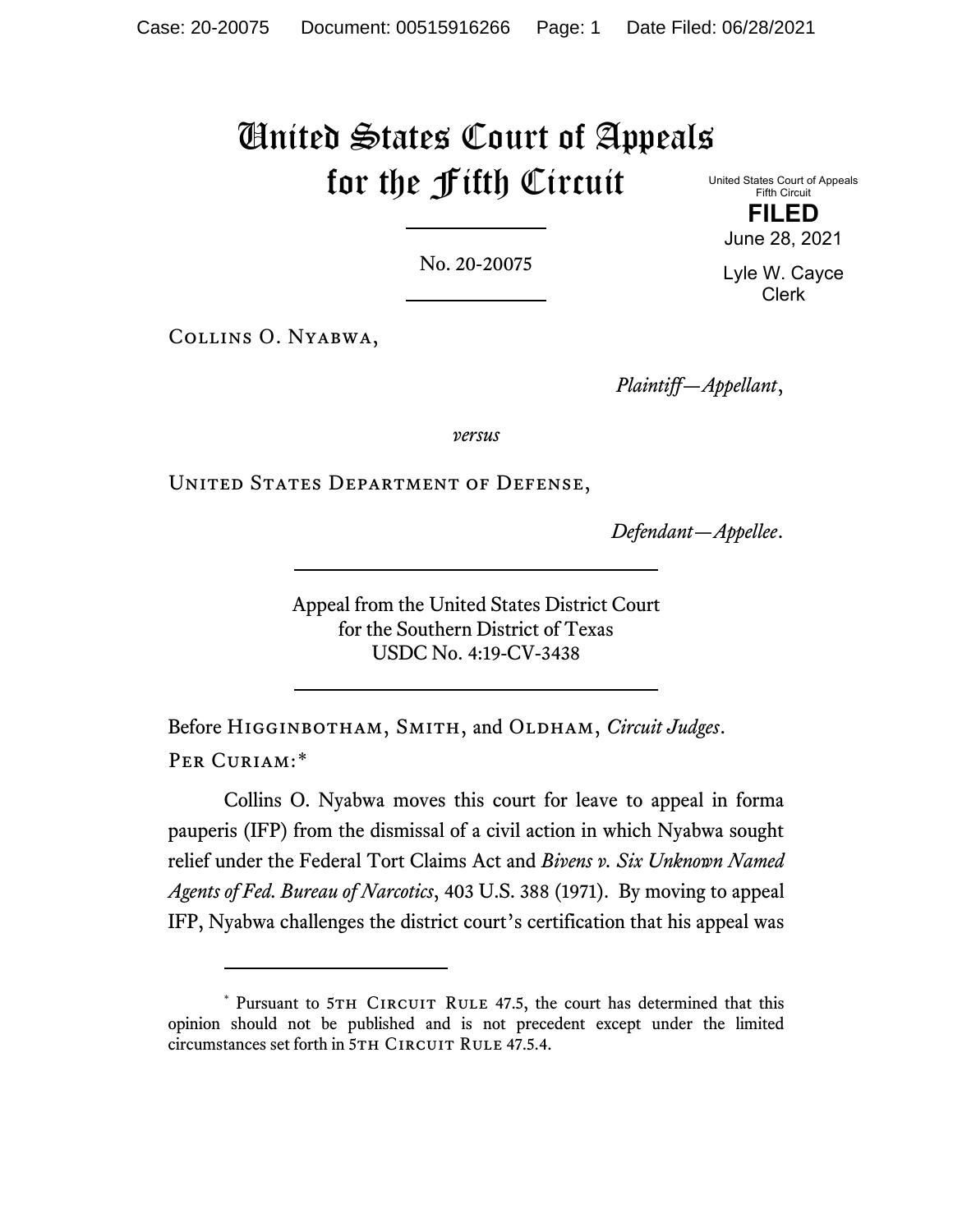## No. 20-20075

not taken in good faith. *See Baugh v. Taylor*, 117 F.3d 197, 202 (5th Cir. 1997). Our inquiry into whether an appeal is taken in good faith "is limited to whether the appeal involves legal points arguable on their merits (and therefore not frivolous)." *Howard v. King*, 707 F.2d 215, 220 (5th Cir. 1983) (internal quotation marks and citations omitted).

In his notice of appeal, Nyabwa stated that he was challenging the denial of his second Federal Rule of Civil Procedure 59(e) motion, which was successive and is not a valid basis for an appeal. *See Charles L.M. v. Ne. Indep. Sch. Dist.*, 884 F.2d 869, 870 (5th Cir. 1989). However, we will liberally construe the requirements of Federal Rule of Appellate Procedure 3 and construe his notice of appeal as timely challenging the denial of his first Rule 59(e) motion. *See United States v. Knowles*, 29 F.3d 947, 949 (5th Cir. 1994). Our review of that denial encompasses the underlying dismissal. *See Butts v. Martin*, 877 F.3d 571, 581 (5th Cir. 2017).

The district court dismissed Nyabwa's complaint after he failed to make the first two monthly installment payments towards the filing fee as ordered when his IFP status was granted. Pursuant to Federal Rule of Civil Procedure 41(b), a district court may dismiss a complaint sua sponte if a plaintiff fails to follow a court order. *Long v. Simmons*, 77 F.3d 878, 879 (5th Cir. 1996). We generally review such a dismissal for abuse of discretion. *McNeal v. Papasan*, 842 F.2d 787, 789-90 (5th Cir. 1988). The scope of the district court's discretion is narrow when the Rule 41(b) dismissal is with prejudice or when a statute of limitations would bar re-filing of a suit dismissed without prejudice under Rule 41(b). *See Berry v. CIGNA/RSI-CIGNA*, 975 F.2d 1188, 1190-91 (5th Cir. 1992). When, as here, the dismissal is silent as to prejudice, it is presumed to be with prejudice. *See Nationwide Mut. Ins. Co. v. Unauthorized Prac. of L. Comm.*, 283 F.3d 650, 655 n.26 (5th Cir. 2002). Because a dismissal with prejudice is an extreme sanction, it "is appropriate only where there is a showing of (a) a clear record of delay or